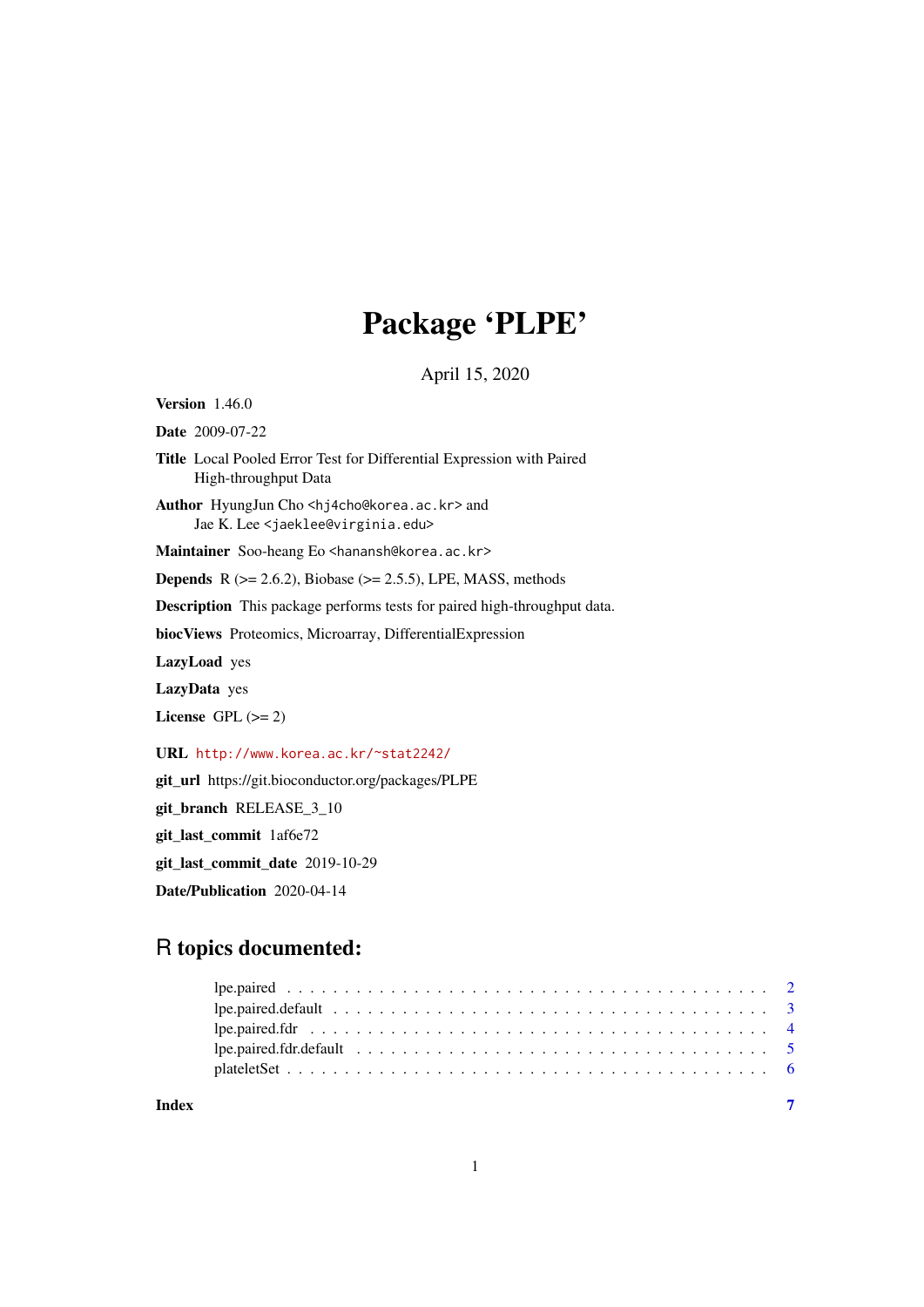<span id="page-1-1"></span><span id="page-1-0"></span>

#### Description

This invetigates differential expression for paired high-throughput data.

#### Usage

 $lpe.paired(x,...)$ 

#### Arguments

|          | an object for which the extraction of model lpe, paired is meaningful. |
|----------|------------------------------------------------------------------------|
| $\cdots$ | other arguments                                                        |

#### Value

| $\mathsf{x}$ | design matrix; condition index in the first column and pair index in the sceond<br>column |
|--------------|-------------------------------------------------------------------------------------------|
| $\cdot$      | data type: 'ms' for mass spectrometry data, 'cdna' for cDNA microarray data               |

#### Author(s)

HyungJun Cho and Jae K. Lee

#### References

Cho H, Smalley DM, Ross MM, Theodorescu D, Ley K and Lee JK (2007). Statistical Identification of Differentially Labelled Peptides from Liquid Chromatography Tandem Mass Spectrometry, Proteomics, 7:3681-3692.

#### See Also

[lpe.paired.default](#page-2-1)

#### Examples

```
#LC-MS/MS proteomic data for platelets MPs
library(PLPE)
data(plateletSet)
x <- exprs(plateletSet)
x \leftarrow \log(2(x))cond <- c(1, 2, 1, 2, 1, 2)
pair <- c(1, 1, 2, 2, 3, 3)
design <- cbind(cond, pair)
out <- lpe.paired(x, design, q=0.1, data.type="ms")
out$test.out[1:10,]
```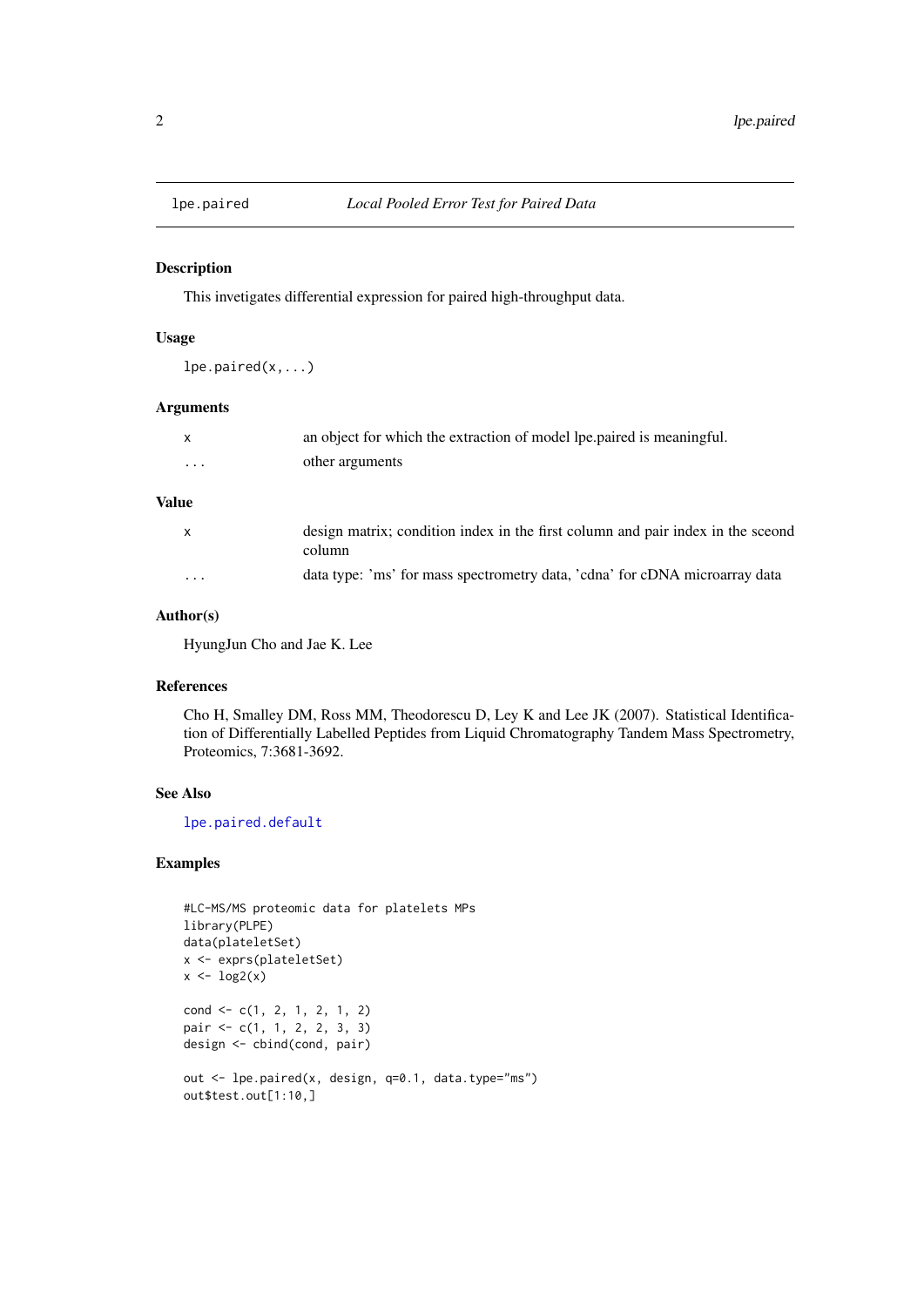<span id="page-2-1"></span><span id="page-2-0"></span>lpe.paired.default *Local Pooled Error Test for Paired Data*

#### Description

This invetigates differential expression for paired high-throughput data.

#### Usage

```
## Default S3 method:
lpe.paired(x, design, data.type, q=0.01, probe.ID = NULL, estimator="median", w=0.5, w.estimator="f
```
#### Arguments

| X           | data matrix                                                                                              |
|-------------|----------------------------------------------------------------------------------------------------------|
| design      | design matrix; condition index in the first column and pair index in the sceond<br>column                |
| q           | quantile for intervals of intensities                                                                    |
| probe.ID    | probe set IDs; if NULL, row numbers are assigned.                                                        |
| data.type   | data type: 'ms' for mass spectrometry data, 'cdna' for cDNA microarray data                              |
| estimator   | specification for the estimator: 'median', 'mean' and 'huber'                                            |
| W           | weight paramter between individual variance estimate and pooling variance es-<br>timate, $0 \le w \le 1$ |
| w.estimator | two approaches to estimate the weight: 'random' or 'fixed'                                               |
| iseed       | seed number                                                                                              |
| .           | other arguments                                                                                          |

#### Value

| design      | design matrix; condition index in the first column and pair index in the sceond<br>column                |
|-------------|----------------------------------------------------------------------------------------------------------|
| data.type   | data type: 'ms' for mass spectrometry data, 'cdna' for cDNA microarray data                              |
| q           | quantile for intervals of intensities                                                                    |
| estimator   | specification for the estimator: 'median', 'mean' and 'huber'                                            |
| w.estimator | two approaches to estimate the weight: 'random' or 'fixed'                                               |
| W           | weight paramter between individual variance estimate and pooling variance es-<br>timate, $0 \le w \le 1$ |
| test.out    | matrix for test results                                                                                  |

#### Author(s)

HyungJun Cho and Jae K. Lee

#### References

Cho H, Smalley DM, Ross MM, Theodorescu D, Ley K and Lee JK (2007). Statistical Identification of Differentially Labelled Peptides from Liquid Chromatography Tandem Mass Spectrometry, Proteomics, 7:3681-3692.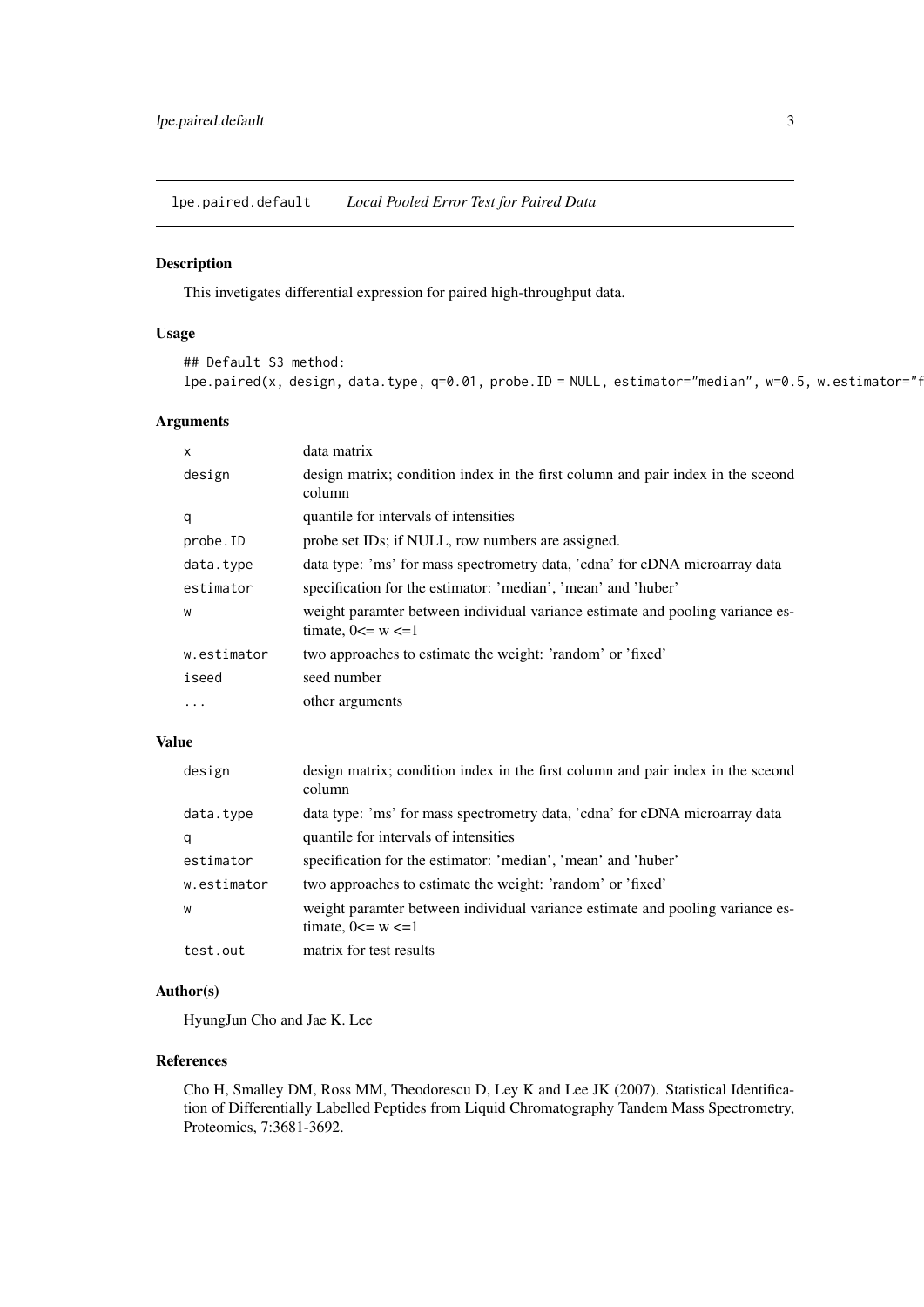#### See Also

[lpe.paired](#page-1-1)

#### Examples

```
#LC-MS/MS proteomic data for platelets MPs
library(PLPE)
data(plateletSet)
x <- exprs(plateletSet)
x \leftarrow \log 2(x)cond \leftarrow c(1, 2, 1, 2, 1, 2)pair <- c(1, 1, 2, 2, 3, 3)
design <- cbind(cond, pair)
out <- lpe.paired(x, design, q=0.1, data.type="ms")
out$test.out[1:10,]
summary(out)
```
<span id="page-3-1"></span>lpe.paired.fdr *FDR for PLPE*

#### Description

This computes FDR for PLPE.

#### Usage

 $lpe.paired.fdr(x,...)$ 

#### Arguments

| $\boldsymbol{\mathsf{x}}$ | data matrix     |
|---------------------------|-----------------|
| $\cdot$ $\cdot$ $\cdot$   | other arguments |

#### Author(s)

HyungJun Cho and Jae K. Lee

#### References

Cho H, Smalley DM, Ross MM, Theodorescu D, Ley K and Lee JK (2007). Statistical Identification of Differentially Labelled Peptides from Liquid Chromatography Tandem Mass Spectrometry, Proteomics, 7:3681-3692.

#### See Also

[lpe.paired.fdr.default](#page-4-1)

<span id="page-3-0"></span>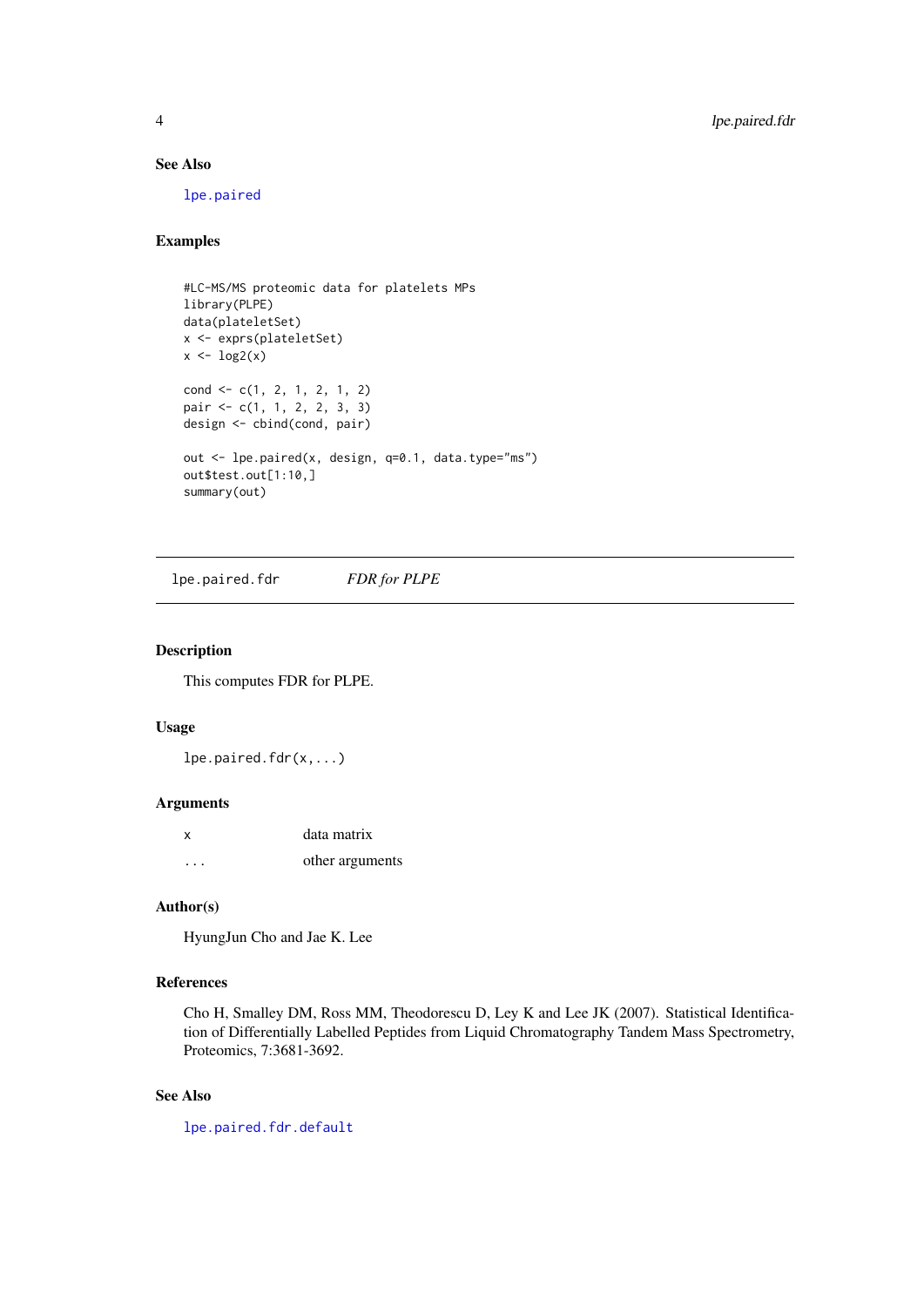#### <span id="page-4-0"></span>lpe.paired.fdr.default 5

#### Examples

```
#LC-MS/MS proteomic data for platelets MPs
library(PLPE)
data(plateletSet)
x <- exprs(plateletSet)
x \leftarrow \log 2(x)cond <- c(1, 2, 1, 2, 1, 2)
pair <- c(1, 1, 2, 2, 3, 3)
design <- cbind(cond, pair)
out <- lpe.paired(x, design, q=0.1, data.type="ms")
out.fdr <- lpe.paired.fdr(x,obj=out)
out.fdr$FDR[1:10,]
```
<span id="page-4-1"></span>lpe.paired.fdr.default *FDR for PLPE*

#### Description

This computes FDR for PLPE.

#### Usage

```
## Default S3 method:
lpe.paired.fdr(x, obj, n.iter=5, lambda=0.9, ...)
```
#### Arguments

| $\mathsf{x}$ | data matrix                                          |
|--------------|------------------------------------------------------|
| obj          | object created from lpe.paired                       |
| n.iter       | number of iterations                                 |
| lambda       | numeric vector of probabilities with values in [0,1] |
|              | other argument                                       |

#### Value

| design      | design matrix; condition index in the first column and pair index in the sceond<br>column                |
|-------------|----------------------------------------------------------------------------------------------------------|
| data.type   | data type: 'ms' for mass spectrometry data, 'cdna' for cDNA microarray data                              |
| estimator   | specification for the estimator: 'median', 'mean' and 'huber'                                            |
| w.estimator | two approaches to estimate the weight: 'random' or 'fixed'                                               |
| W           | weight paramter between individual variance estimate and pooling variance es-<br>timate, $0 \le w \le 1$ |
| pi0         | estimated proportion of non-null peptides                                                                |
| <b>FDR</b>  | matrix for test results including FDRs                                                                   |
| .           | other arguments                                                                                          |
|             |                                                                                                          |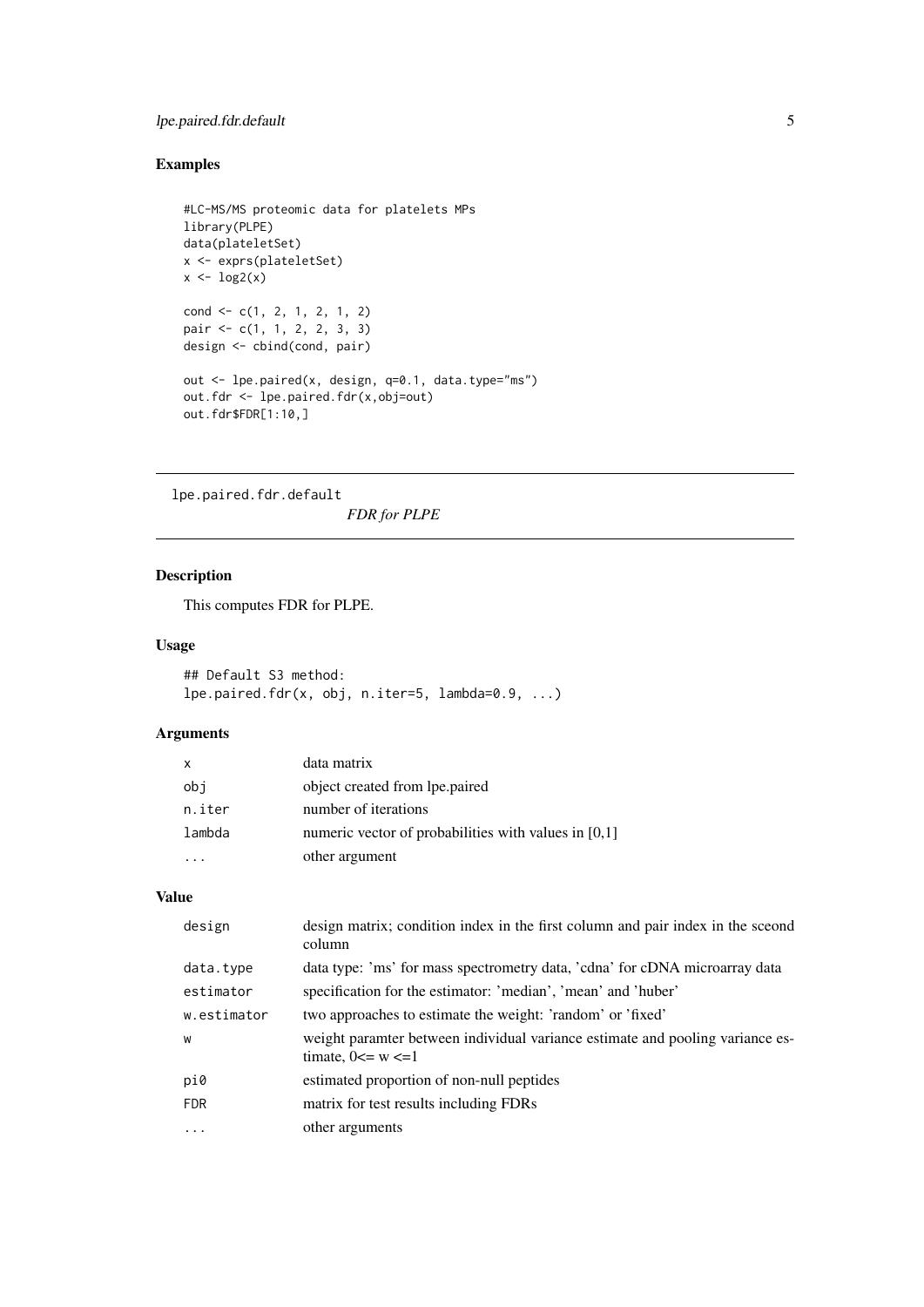#### Author(s)

HyungJun Cho and Jae K. Lee

#### References

Cho H, Smalley DM, Ross MM, Theodorescu D, Ley K and Lee JK (2007). Statistical Identification of Differentially Labelled Peptides from Liquid Chromatography Tandem Mass Spectrometry, Proteomics, 7:3681-3692.

#### See Also

[lpe.paired.fdr](#page-3-1)

#### Examples

```
#LC-MS/MS proteomic data for platelets MPs
library(PLPE)
data(plateletSet)
x <- exprs(plateletSet)
x \leftarrow \log 2(x)cond \leftarrow c(1, 2, 1, 2, 1, 2)pair <- c(1, 1, 2, 2, 3, 3)
design <- cbind(cond, pair)
out <- lpe.paired(x, design, q=0.1, data.type="ms")
out.fdr <- lpe.paired.fdr(x,obj=out)
out.fdr$FDR[1:10,]
```
plateletSet *LCMS proteomic data for platelte MPs*

#### Description

This data set consists of LC-MS/MS data with three replicates of paired samples.

#### Source

Garcia BA, Smalley DM, Cho H, Shabanowitz J, Ley K and Hunt DF (2005). The Platelet Microparticle Proteome, Journal of Proteome Research, 4:1516-1521.

<span id="page-5-0"></span>